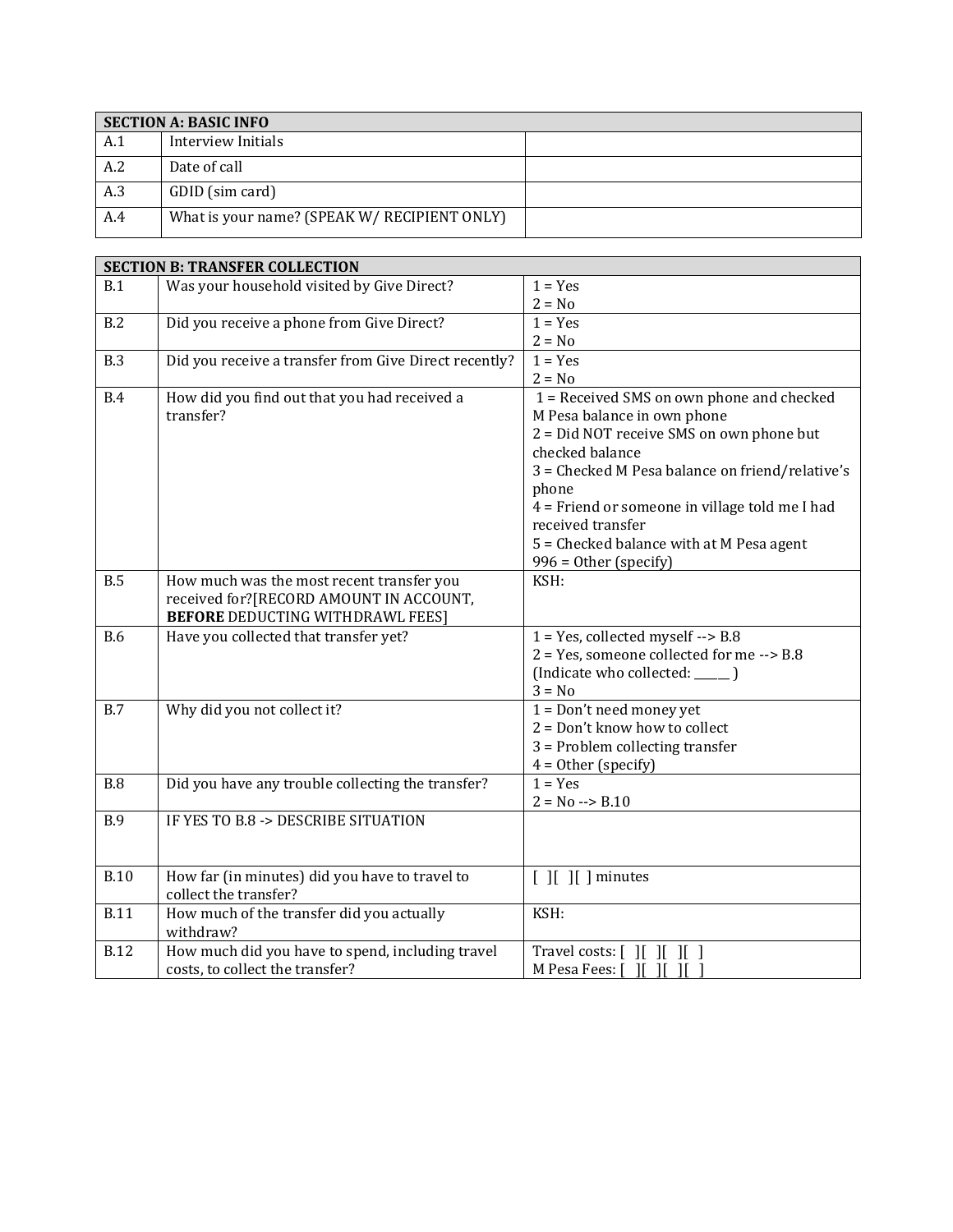|       | <b>SECTION C: SPENDING OF TRANSFER</b>            |                                                 |
|-------|---------------------------------------------------|-------------------------------------------------|
| C.1   | What did you spend the money on?                  | $a = Food$                                      |
|       |                                                   | $b = Ksh : [ \ ] [ \ ] [ \ ] [ \ ] [ \ ] [ \ ]$ |
|       | [MARK ALL THAT APPLY AND ASK KSH SPENT ON         | c = Clothes, household goods, etc.              |
|       | THAT ITEM FROM TRANSFER RECEIVED]                 | $d = Ksh : [ ] [ ] [ ] [ ] [ ] [ ]$             |
|       |                                                   | e = School Expenses                             |
|       |                                                   | $f = Ksh : [ ] [ ] [ ] [ ] [ ] [ ]$             |
|       |                                                   | g = Farm business expenses                      |
|       |                                                   | $h = Ksh : [ ] [ ] [ ] [ ] [ ] [ ]$             |
|       |                                                   | i = Non-farm Business Expenses                  |
|       |                                                   | $j = Ksh : [ ] [ ] [ ] [ ] [ ] [ ]$             |
|       |                                                   | $k = Pay$ other debt                            |
|       |                                                   | $l = Ksh : [ ] [ ] [ ] [ ] [ ] [ ]$             |
|       |                                                   | $m =$ Iron Sheet / home repair                  |
|       |                                                   | $n = Ksh : [ ] [ ] [ ] [ ] [ ] [ ] [ ]$         |
|       |                                                   | $o = Buy$ land                                  |
|       |                                                   | $p = Ksh : [ ] [ ] [ ] [ ] [ ] [ ]$             |
|       |                                                   | $q =$ Livestock                                 |
|       |                                                   | $r = Ksh : [ \ ] [ \ ] [ \ ] [ \ ] [ \ ] [ \ ]$ |
|       |                                                   | s = Medical Care                                |
|       |                                                   | $t = Ksh : [ ] [ ] [ ] [ ] [ ] [ ]$             |
|       |                                                   | $u =$ Savings                                   |
|       |                                                   | $v = Ksh : [ ] [ ] [ ] [ ] [ ] [ ]$             |
|       |                                                   | $w = 0$ ther 1: __                              |
|       |                                                   | $x = Ksh : [ \ ] [ \ ] [ \ ] [ \ ] [ \ ] [ \ ]$ |
|       |                                                   | $y = 0$ ther 2:                                 |
|       |                                                   | $z = Ksh : [ ] [ ] [ ] [ ] [ ] [ ]$             |
|       |                                                   | -777 Have not yet spent                         |
| C.2   | Who made the decision on how to spend the         | $1 = Recipient alone$                           |
|       | transfer money?                                   | $2 =$ Spouse of recipient                       |
|       |                                                   | $3 =$ Joint decision by recipient + spouse      |
|       |                                                   | $4 = Other (specific)$                          |
| C.3   | Do you have any regrets about how you used the    | $1 = Yes$                                       |
|       | transfer?                                         | $2 = No$                                        |
| C.3.1 | IF YES TO C.3 -> DESCRIBE                         |                                                 |
|       |                                                   |                                                 |
| C.4   | Do you have any regrets about how someone else in | $1 = Yes$                                       |
|       | your household used the transfer?                 | $2 = No$                                        |
| C.4.1 | IF YES TO 4.3 -> DESCRIBE                         |                                                 |
|       |                                                   |                                                 |

|     | <b>SECTION D: COMMUNITY DYNAMICS</b>           |                                                 |  |
|-----|------------------------------------------------|-------------------------------------------------|--|
| D.1 | If people in your community are complaining or | $1$ = Those that received transfers             |  |
|     | upset about the transfers the, who are they?   | $2$ = Those in thatched houses that did not     |  |
|     | [SELECT ALL THAT APPLY]                        | receive transfers                               |  |
|     |                                                | $3$ = Those in non-thatched houses that did not |  |
|     |                                                | receive transfers                               |  |
| D.2 | Who are they upset with?                       | $1 = GivenDirectly$                             |  |
|     | [SELECT ALL THAT APPLY]                        | $2$ = Recipients in community                   |  |
|     |                                                | $3$ = Village elder                             |  |
|     |                                                | $4 = 0$ ther (specify)                          |  |
| D.3 | What complaints are you hearing?               |                                                 |  |
|     |                                                |                                                 |  |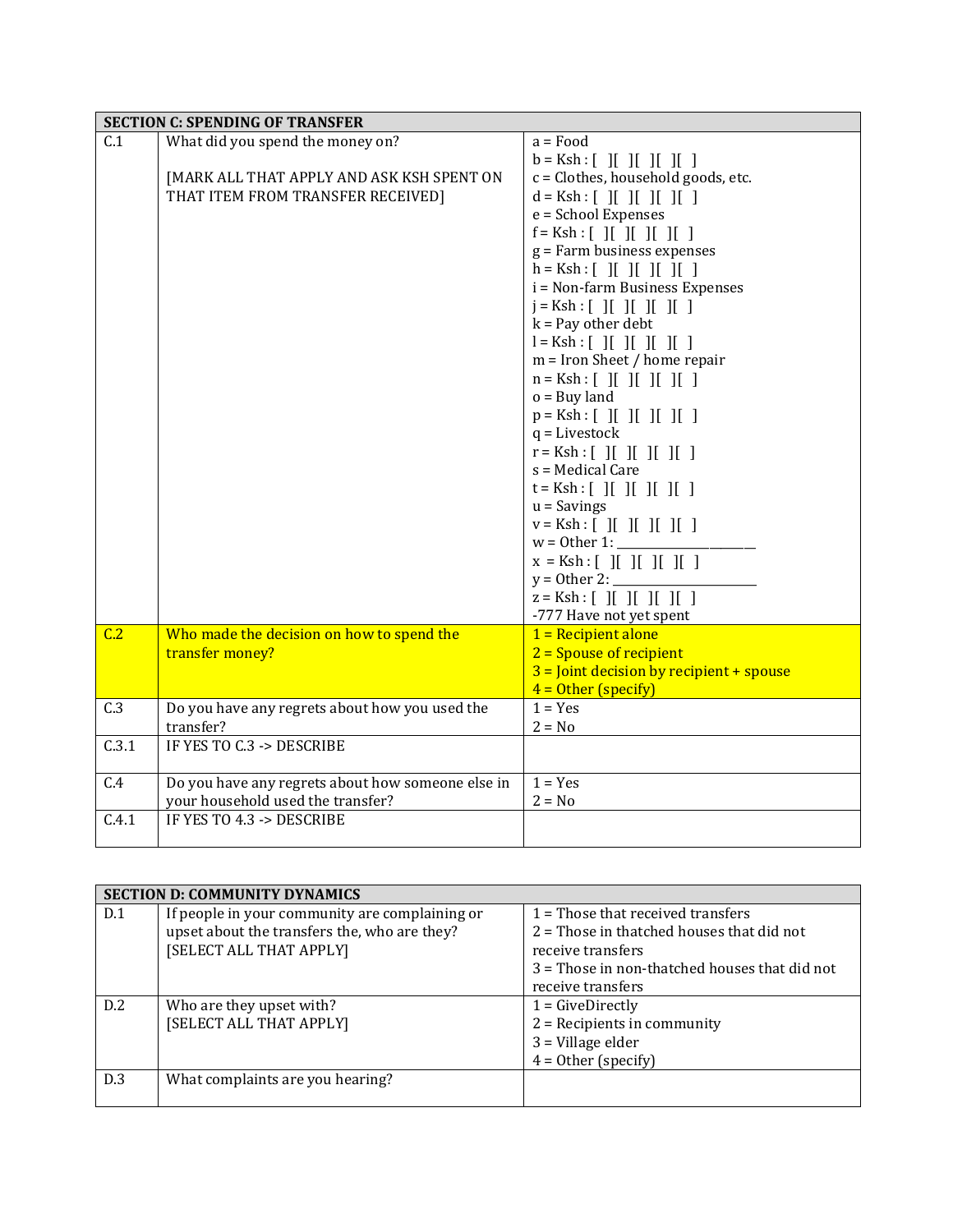| D.4   | Has there been any shouting or angry arguments<br>among people in your village about these transfers?                                                                                                                       | $1 = Yes$<br>$2 = No$<br>-999 Don't know                                                                                                                                                                                                                                                                                                                                           |
|-------|-----------------------------------------------------------------------------------------------------------------------------------------------------------------------------------------------------------------------------|------------------------------------------------------------------------------------------------------------------------------------------------------------------------------------------------------------------------------------------------------------------------------------------------------------------------------------------------------------------------------------|
| D.4.1 | IF YES TO D.4 -> DESCRIBE                                                                                                                                                                                                   |                                                                                                                                                                                                                                                                                                                                                                                    |
| D.5   | Has there been any violence or crime in your village<br>related to these transfers?                                                                                                                                         | $1 = Yes$<br>$2 = No$<br>-999 Don't know                                                                                                                                                                                                                                                                                                                                           |
| D.5.1 | IF YES TO D.5 - > DESCRIBE                                                                                                                                                                                                  |                                                                                                                                                                                                                                                                                                                                                                                    |
| D.6   | Did you and others in your household argue about<br>what to do with the transfer?                                                                                                                                           | $1 = Yes$<br>$2 = No$                                                                                                                                                                                                                                                                                                                                                              |
| D.6.1 | IF YES TO D.6 - > DESCRIBE                                                                                                                                                                                                  |                                                                                                                                                                                                                                                                                                                                                                                    |
| D.7   | All in all, has receiving this transfer made your life<br>better or worse?                                                                                                                                                  | $1 =$ Better<br>$2 = Worse (explain below)$<br>-777 Did not receive transfer                                                                                                                                                                                                                                                                                                       |
| D.8   | Describe reason                                                                                                                                                                                                             |                                                                                                                                                                                                                                                                                                                                                                                    |
| D.9   | Give Direct is always trying to improve its program<br>and make it more useful to recipients. Do you have<br>any suggestions? (DO NOT READ OPTIONS OUT<br>LOUD TO RECIPIENT - ALLOW THEM TO PROVIDE<br>THEIR OWN RESPONSES) | $1 = Make$ transfers larger<br>$2 =$ Give transfers to more people living in<br>thatched houses<br>$3 =$ Give transfers to more people living in iron-<br>sheeted roofs<br>$4 =$ Follow-up with recipients more often<br>5 = Provide goods and services to community<br>$6 =$ Give entire payment at one time<br>$7 = No$ suggestions<br>$8 = 0$ ther (specify)<br>-999 Don't know |

|       | <b>SECTION E: BRIBE SOLICITATION</b>               |                                         |  |
|-------|----------------------------------------------------|-----------------------------------------|--|
| E.1   | Has anyone asked you for any of the following?     | $1 =$ GD-issued cell phone              |  |
|       | (SELECT ALL THAT APPLY)                            | $2 =$ GD-issues sim card                |  |
|       |                                                    | $3 = M-Pesa$ pin number for GD sim card |  |
|       |                                                    | $4 = ID$ card                           |  |
|       |                                                    | $5 =$ None $\rightarrow$ E.2            |  |
| E.1.1 | If yes, who?                                       |                                         |  |
| E.1.2 | Did you provide it to the person?                  | $1 = Yes$                               |  |
|       |                                                    | $2 = No$                                |  |
| E.2   | Has anyone told you that you need to pay them to   | $1 = Yes$                               |  |
|       | collect your transfer?                             | $2 = No \rightarrow E.3$                |  |
| E.2.1 | Who asked you for the money?                       |                                         |  |
|       |                                                    |                                         |  |
| E.2.2 | How much did they ask for?                         |                                         |  |
| E.2.3 | How much did you pay the person?                   | $1 = \text{None}$                       |  |
|       |                                                    | Amount: shillings                       |  |
| E.3   | Have you felt threatened by any one since you were | $1 = Yes$                               |  |
|       | visited by Give Direct?                            | $2 = No \rightarrow E.4$                |  |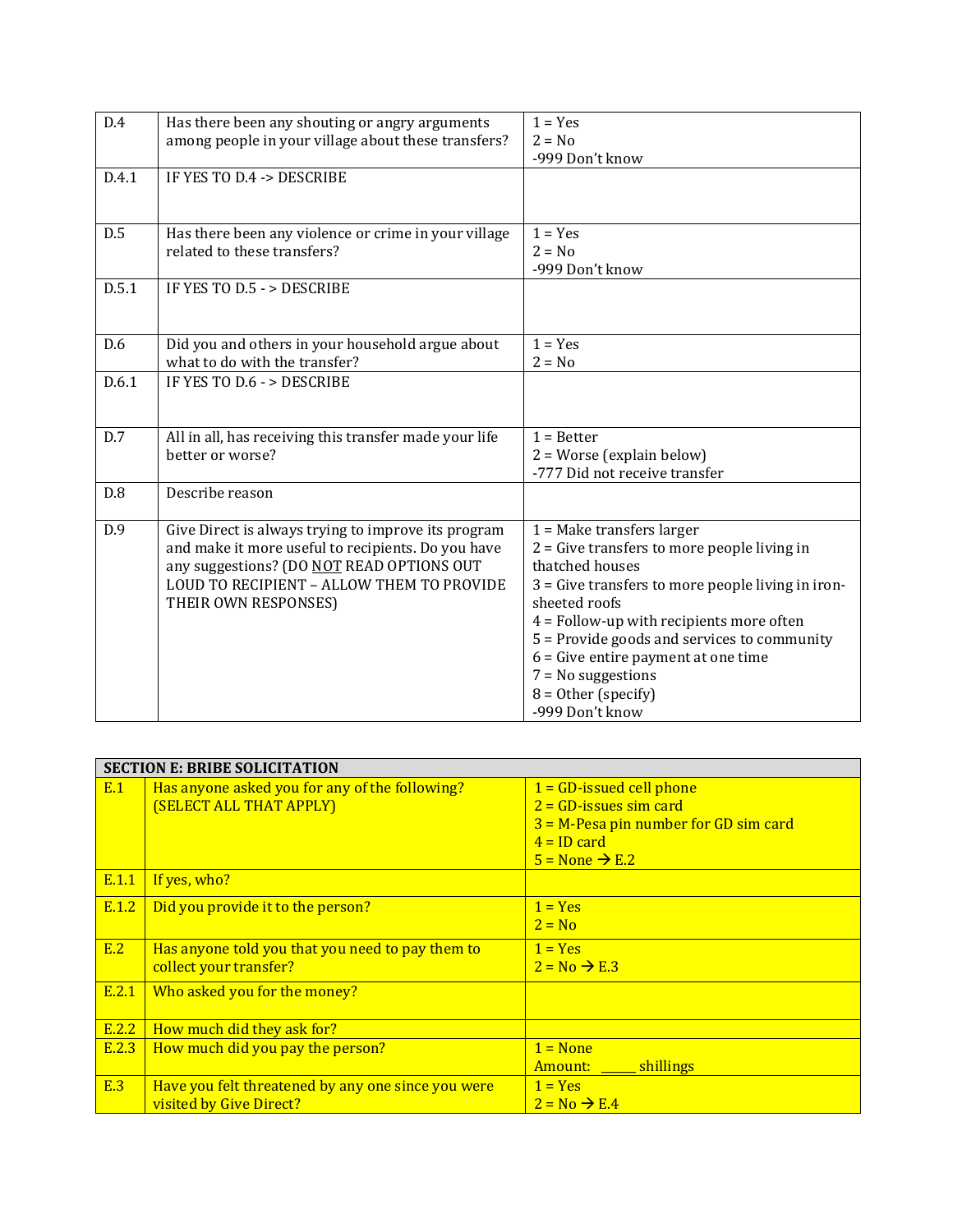| E.3.1      | <b>Explain situation:</b>                                                                    |                                                               |
|------------|----------------------------------------------------------------------------------------------|---------------------------------------------------------------|
|            |                                                                                              |                                                               |
| <b>E.4</b> | Has the village elder approached you for any money<br>since you were visited by Give Direct? | $1 = Yes$<br>$2 = No \rightarrow E.5$                         |
| E.4.1      | How much money did the village elder ask for?                                                |                                                               |
| E.4.2      | How much did you pay the village elder?                                                      | $1 = None$<br>Amount:<br>shillings                            |
| <b>E.5</b> | Have you heard of any other recipients in your village<br>being asked to pay money?          | $1 = Yes$<br>$2 = No \rightarrow E.6$<br>$-999 = Do$ not know |
| E.5.1      | Who was asking for money?                                                                    |                                                               |
| E.6        | Did anyone ask you for money to check your M-Pesa<br>balance?                                | $1 = Yes$<br>$2 = No \rightarrow E.7$                         |
| E.6.1      | Who asked you for the money?                                                                 |                                                               |
| E.6.2      | How much did the person ask for?                                                             |                                                               |
| E.6.3      | How much did you pay the person?                                                             | $1 = None$<br>shillings<br>Amount:                            |
| E.7        | Did the M Pesa agent ask you for a bribe to collect your<br>transfer?                        | $1 = Yes$<br>$2 = No \rightarrow E.8$                         |
| E.7.1      | How much did they ask for?                                                                   |                                                               |
| E.7.2      | How much did you pay the M-Pesa agent?                                                       | $1 = None$<br>shillings<br>Amount:                            |
| E.7.3      | Where was this agent?                                                                        |                                                               |
| E.8        | How much money did you ask the M-Pesa agent to<br>withdraw?                                  |                                                               |
| E.9        | How much money did you receive? (want to infer<br>amount charged in withdrawal fees)         |                                                               |
| E.10       | Would you have preferred to receive the transfer in<br>monthly or lump-sum payments?         | $1 =$ Monthly<br>$2 = Lump-sum$                               |

|     | <b>SECTION F: CASH SECURITY</b>                                               |                                        |  |
|-----|-------------------------------------------------------------------------------|----------------------------------------|--|
| F.1 | Are members of your community aware that you are<br>receiving cash transfers? | $1 = Yes$<br>$2 = No$                  |  |
|     |                                                                               | $-999 = Do$ not know                   |  |
| F.2 | Were members of your community aware when you                                 | $1 = Yes$                              |  |
|     | received money in your M-Pesa account?                                        | $2 = No$                               |  |
|     |                                                                               | $-999$ = Do not know                   |  |
| F.3 | Were members of your community aware when you                                 | $1 = Yes$                              |  |
|     | went to the M-Pesa agent to withdraw money?                                   | $2 = No$                               |  |
|     |                                                                               | $-999$ = Do not know                   |  |
| F.4 | How do you prefer to manage the money you have not                            | $1 =$ Keep money in M-Pesa account     |  |
|     | spent from your GD transfer?                                                  | $2$ = Keep money in a bank account     |  |
|     |                                                                               | $3 =$ Keep money at home               |  |
|     |                                                                               | $4$ = Have already withdrawn all money |  |
|     |                                                                               | $5 = 0$ ther (specify)                 |  |
| F.5 | Would you prefer to receive a cash transfer or an in-                         | $1 = Cash$                             |  |